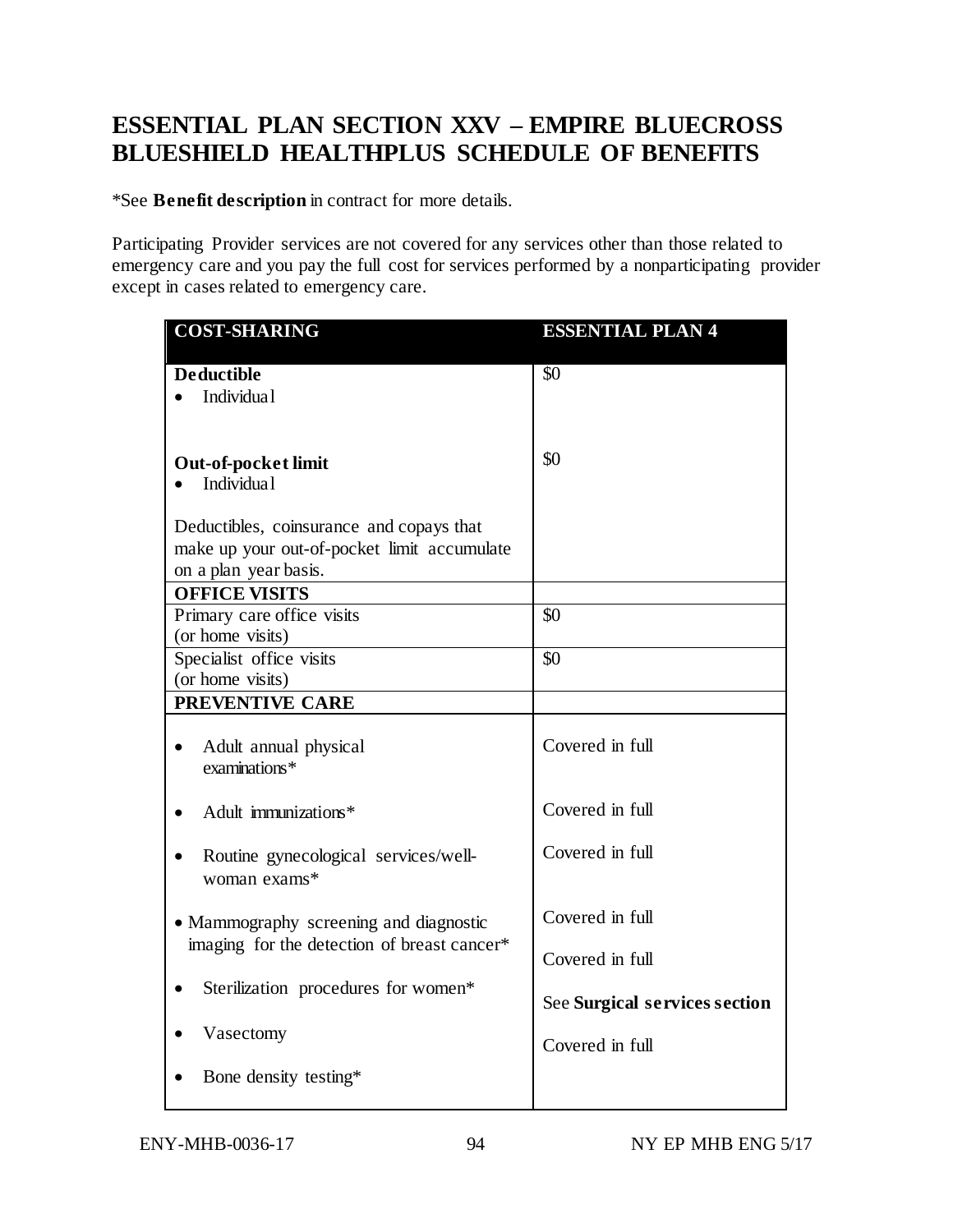| <b>COST-SHARING</b>                                                                                                                     | <b>ESSENTIAL PLAN 4</b>                                                                                                                                                               |
|-----------------------------------------------------------------------------------------------------------------------------------------|---------------------------------------------------------------------------------------------------------------------------------------------------------------------------------------|
| Screening for prostate cancer<br>Performed in PCP office<br>Performed in specialist office<br>All other preventive services required by | \$0<br>\$0                                                                                                                                                                            |
| <b>USPSTF</b> and HRSA<br>*When preventive services are not<br>provided in accordance with the                                          |                                                                                                                                                                                       |
| comprehensive guidelines supported by<br><b>USPSTF</b> and <b>HRSA</b>                                                                  | Covered in full                                                                                                                                                                       |
|                                                                                                                                         | Use cost-sharing for<br>appropriate service (primary<br>care office visit; specialist<br>office visit; diagnostic<br>radiology services; lab<br>procedures and diagnostic<br>testing) |
| <b>EMERGENCY CARE</b>                                                                                                                   |                                                                                                                                                                                       |
| Pre-hospital emergency medical services                                                                                                 | \$0                                                                                                                                                                                   |
| (ambulance services)                                                                                                                    |                                                                                                                                                                                       |
| Nonemergency ambulance services                                                                                                         | \$0<br>See contract on how to use<br>this service                                                                                                                                     |
| Emergency department<br>Copay/Coinsurance waived if hospital                                                                            | \$0                                                                                                                                                                                   |
| admission                                                                                                                               |                                                                                                                                                                                       |
| Urgent care center                                                                                                                      | \$0                                                                                                                                                                                   |
|                                                                                                                                         | Preauthorization required<br>for out-of-network urgent<br>care                                                                                                                        |
| PROFESSIONAL SERVICES and<br><b>OUTPATIENT CARE</b>                                                                                     |                                                                                                                                                                                       |
| Advanced imaging services                                                                                                               |                                                                                                                                                                                       |
| Performed in a freestanding radiology<br>facility or office setting                                                                     | \$0                                                                                                                                                                                   |
| Performed as outpatient hospital services<br>Preauthorization required                                                                  |                                                                                                                                                                                       |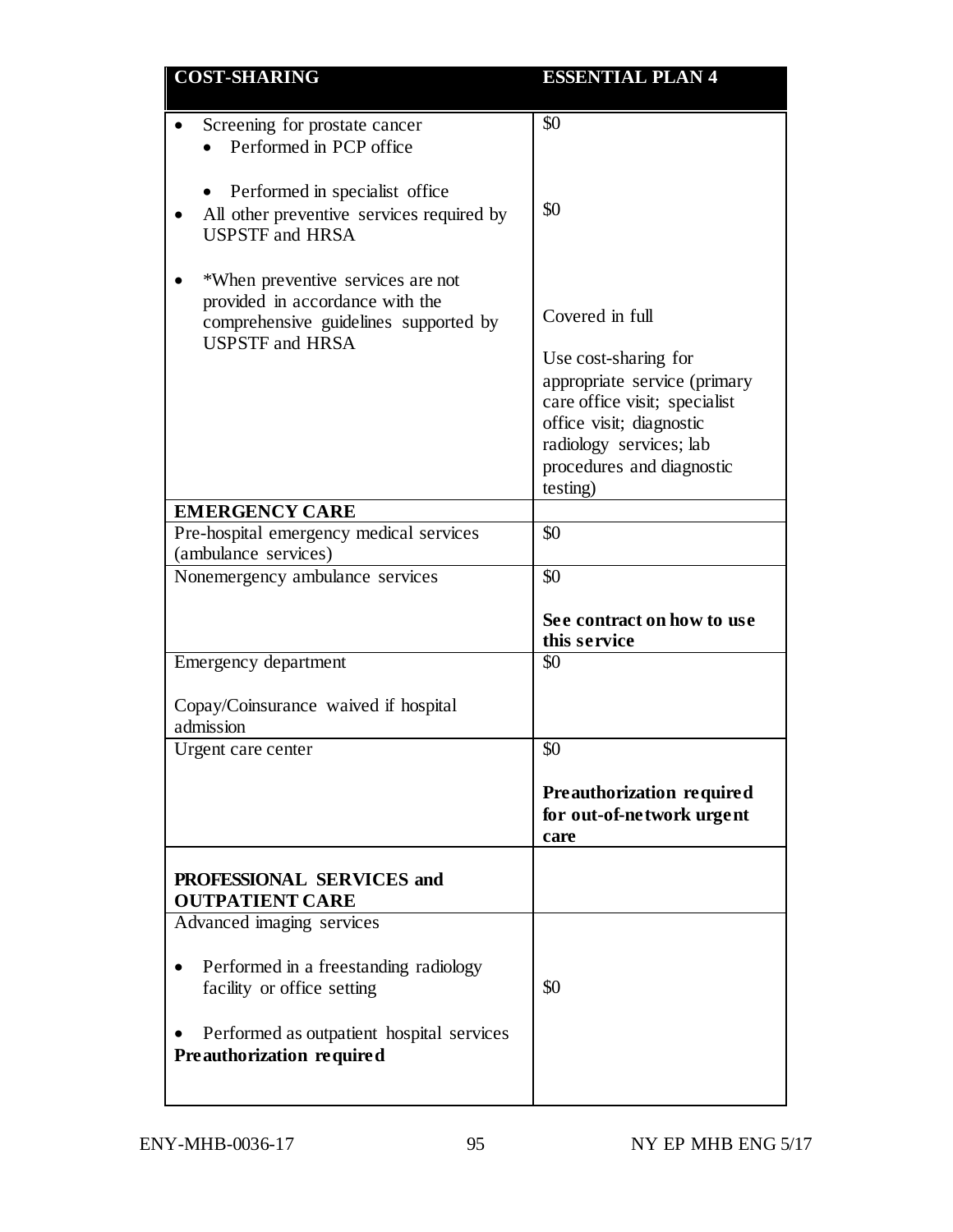| <b>COST-SHARING</b>                        | <b>ESSENTIAL PLAN 4</b>                                        |
|--------------------------------------------|----------------------------------------------------------------|
|                                            | \$0                                                            |
|                                            |                                                                |
|                                            |                                                                |
| Allergy testing and treatment              | Preauthorization required                                      |
|                                            |                                                                |
| Performed in a PCP office                  | \$0                                                            |
| Performed in a specialist office           |                                                                |
|                                            | \$0                                                            |
|                                            |                                                                |
|                                            |                                                                |
| Ambulatory surgical                        | \$0                                                            |
| center facility cee<br>Anesthesia services | Covered in full                                                |
| (all settings)                             |                                                                |
| Autologous blood banking                   | Covered in full                                                |
| Cardiac and pulmonary rehabilitation       |                                                                |
| Performed in a specialist office           |                                                                |
| Performed as outpatient hospital services  | \$0                                                            |
| Performed as inpatient hospital services   |                                                                |
|                                            | \$0                                                            |
|                                            |                                                                |
|                                            |                                                                |
|                                            |                                                                |
|                                            | Included as part of inpatient<br>hospital service cost-sharing |
| Chemotherapy                               |                                                                |
| Performed in a PCP office                  | \$0                                                            |
|                                            |                                                                |
| Performed in a specialist office           |                                                                |
|                                            | \$0                                                            |
| Performed as outpatient hospital services  |                                                                |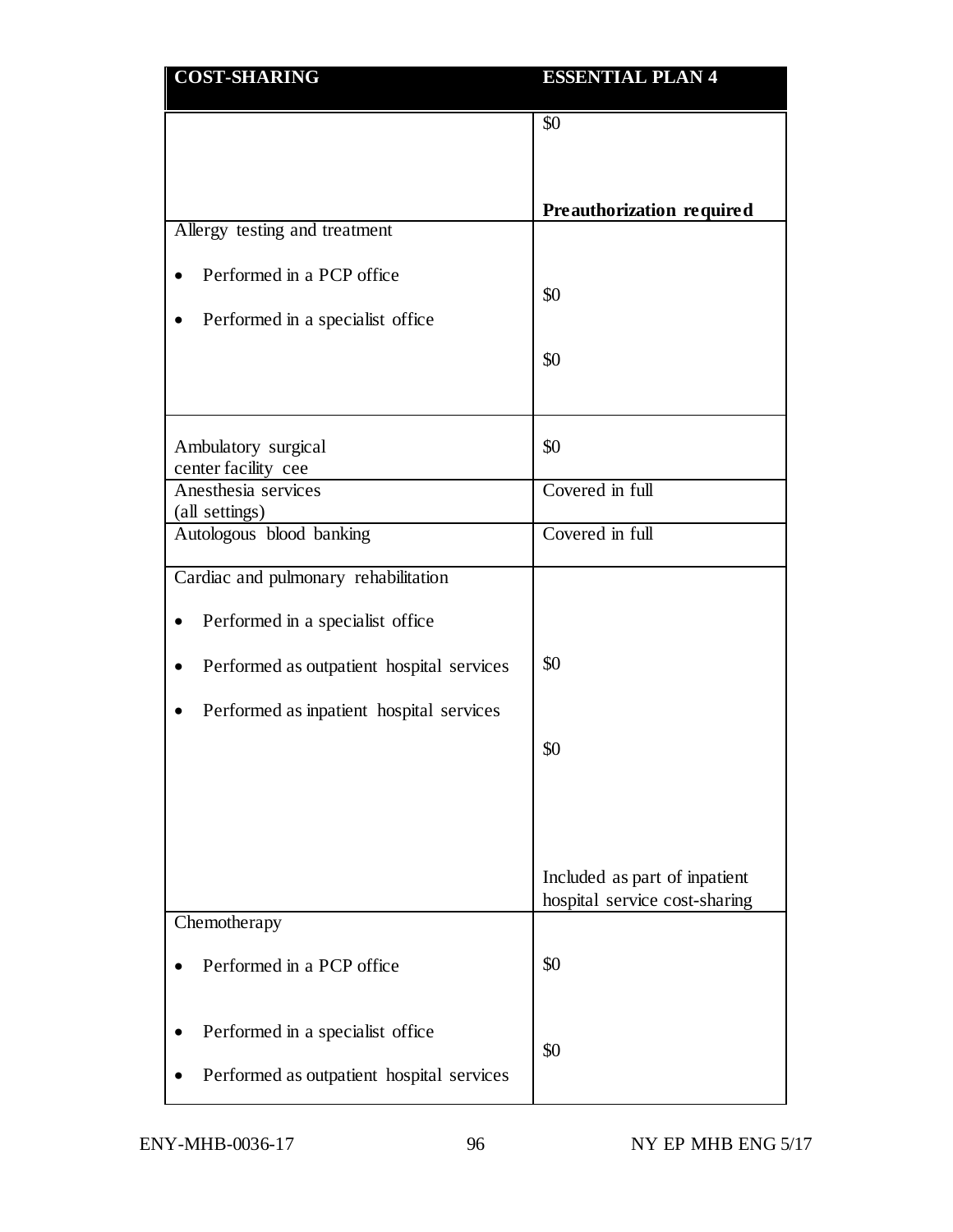| <b>COST-SHARING</b>                                                 | <b>ESSENTIAL PLAN 4</b>                                  |
|---------------------------------------------------------------------|----------------------------------------------------------|
|                                                                     | \$0                                                      |
| Chiropractic Services                                               | \$0                                                      |
|                                                                     | Preauthorization required<br>after the first five visits |
| Clinical trials                                                     | Use cost-sharing for<br>appropriate service              |
|                                                                     | Preauthorization required                                |
| Diagnostic testing                                                  |                                                          |
| Performed in a PCP office                                           | \$0                                                      |
| Performed in a specialist office                                    |                                                          |
| Performed as outpatient hospital services                           | \$0                                                      |
|                                                                     | \$0                                                      |
| <b>Dialysis</b>                                                     | \$0                                                      |
| Performed in a PCP office                                           | \$0                                                      |
| Performed in a freestanding center or<br>specialist office setting  | \$0                                                      |
| Performed as outpatient hospital services                           |                                                          |
| Habilitation services<br>(physical therapy, occupational therapy or | \$0                                                      |
| speech therapy)                                                     | 20 visits per therapy per plan<br>year                   |
| Home health care                                                    | \$0                                                      |
| 40 visits per plan year                                             | Preauthorization required                                |
| Infertility services                                                | Use cost-sharing for                                     |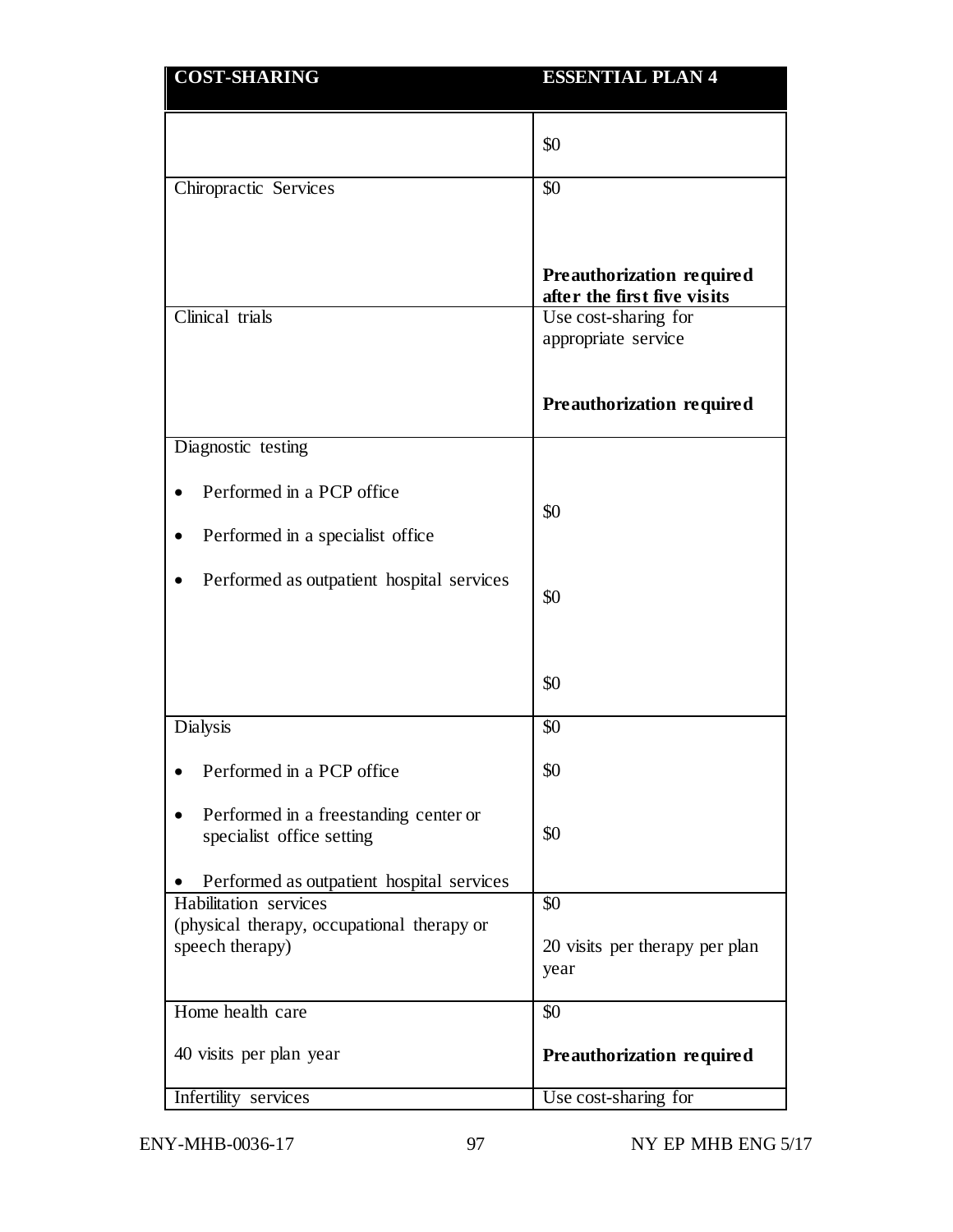| <b>COST-SHARING</b>                                                         | <b>ESSENTIAL PLAN 4</b>                                                                                          |
|-----------------------------------------------------------------------------|------------------------------------------------------------------------------------------------------------------|
|                                                                             | appropriate service (office<br>visit; diagnostic radiology<br>services; surgery; lab &<br>diagnostic procedures) |
|                                                                             |                                                                                                                  |
| Infusion therapy                                                            |                                                                                                                  |
| Performed in a PCP office                                                   | \$0                                                                                                              |
| Performed in specialist office<br>Performed as outpatient hospital services | \$0                                                                                                              |
| Home infusion therapy<br>(Home infusion counts toward home health)          | \$0                                                                                                              |
| care visit limits)                                                          | \$0                                                                                                              |
| Inpatient medical visits                                                    | \$0 per admission                                                                                                |
|                                                                             | <b>Admission preauthorization</b><br>required                                                                    |
| Lab procedures                                                              |                                                                                                                  |
| Performed in a PCP office<br>Performed in a freestanding lab facility or    | \$0                                                                                                              |
| specialist office                                                           | \$0                                                                                                              |
| Performed as outpatient hospital services                                   |                                                                                                                  |
|                                                                             | \$0                                                                                                              |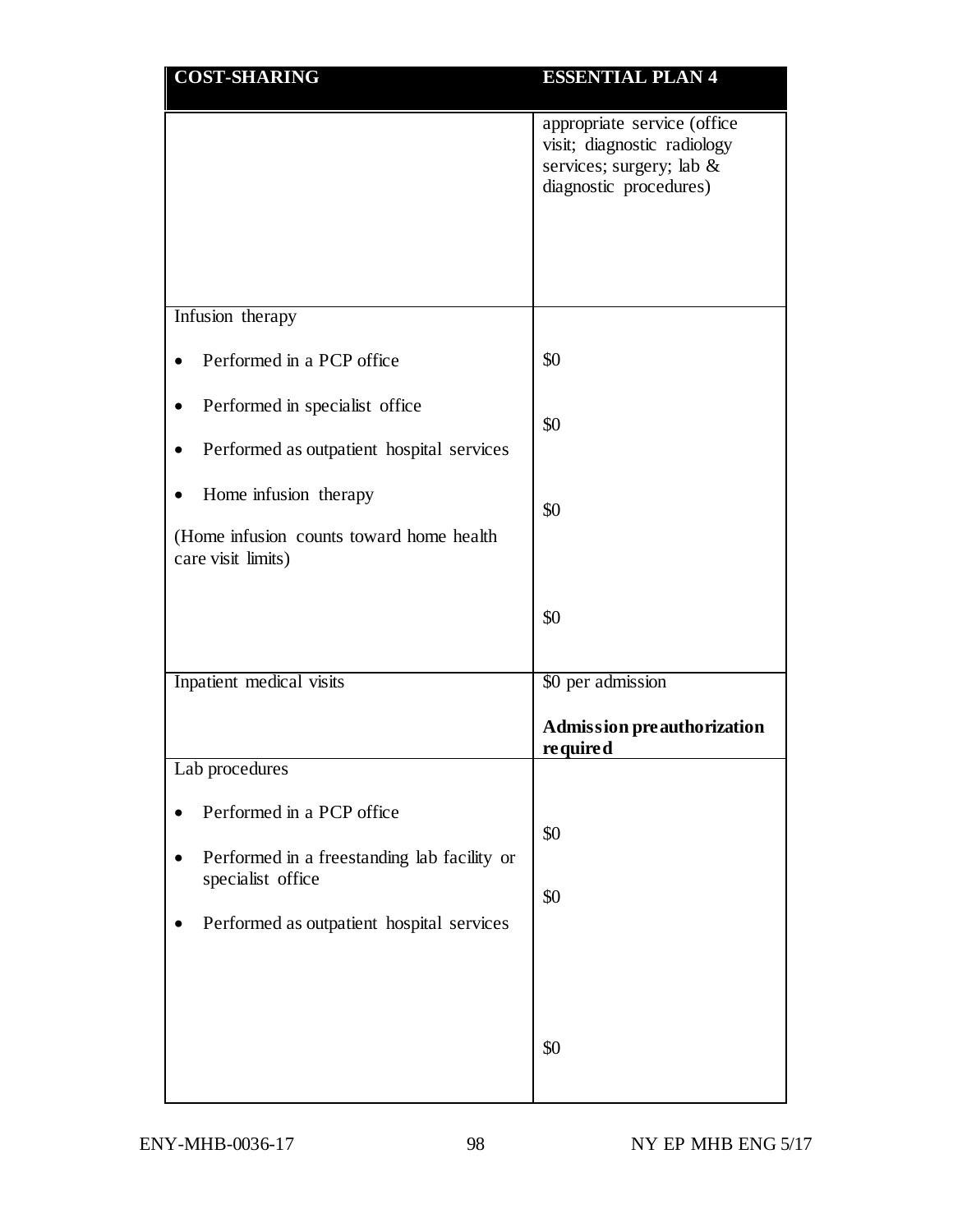| <b>COST-SHARING</b>                                                    | <b>ESSENTIAL PLAN 4</b>                                                    |
|------------------------------------------------------------------------|----------------------------------------------------------------------------|
|                                                                        |                                                                            |
| Maternity and newborn care                                             |                                                                            |
| Prenatal care                                                          |                                                                            |
| Inpatient hospital services and birthing<br>center                     | \$0<br>\$0                                                                 |
| Physician and midwife services for<br>delivery                         |                                                                            |
| Breast pump                                                            | \$0                                                                        |
| Postnatal care                                                         |                                                                            |
|                                                                        | \$0                                                                        |
|                                                                        | Included in physician and<br>midwife services for delivery<br>cost-sharing |
|                                                                        | Preauthorization required<br>for inpatient services breast<br>pump         |
| Outpatient hospital surgery facility charge                            | \$0                                                                        |
|                                                                        |                                                                            |
| Preadmission testing                                                   | $\overline{50}$                                                            |
| Diagnostic radiology services                                          |                                                                            |
| Performed in a PCP office                                              | \$0                                                                        |
| Performed in a freestanding radiology                                  |                                                                            |
| facility or specialist office                                          | \$0                                                                        |
| Performed as outpatient hospital services                              | \$0                                                                        |
| Therapeutic radiology services                                         |                                                                            |
| Performed in a freestanding radiology<br>facility or specialist office | \$0                                                                        |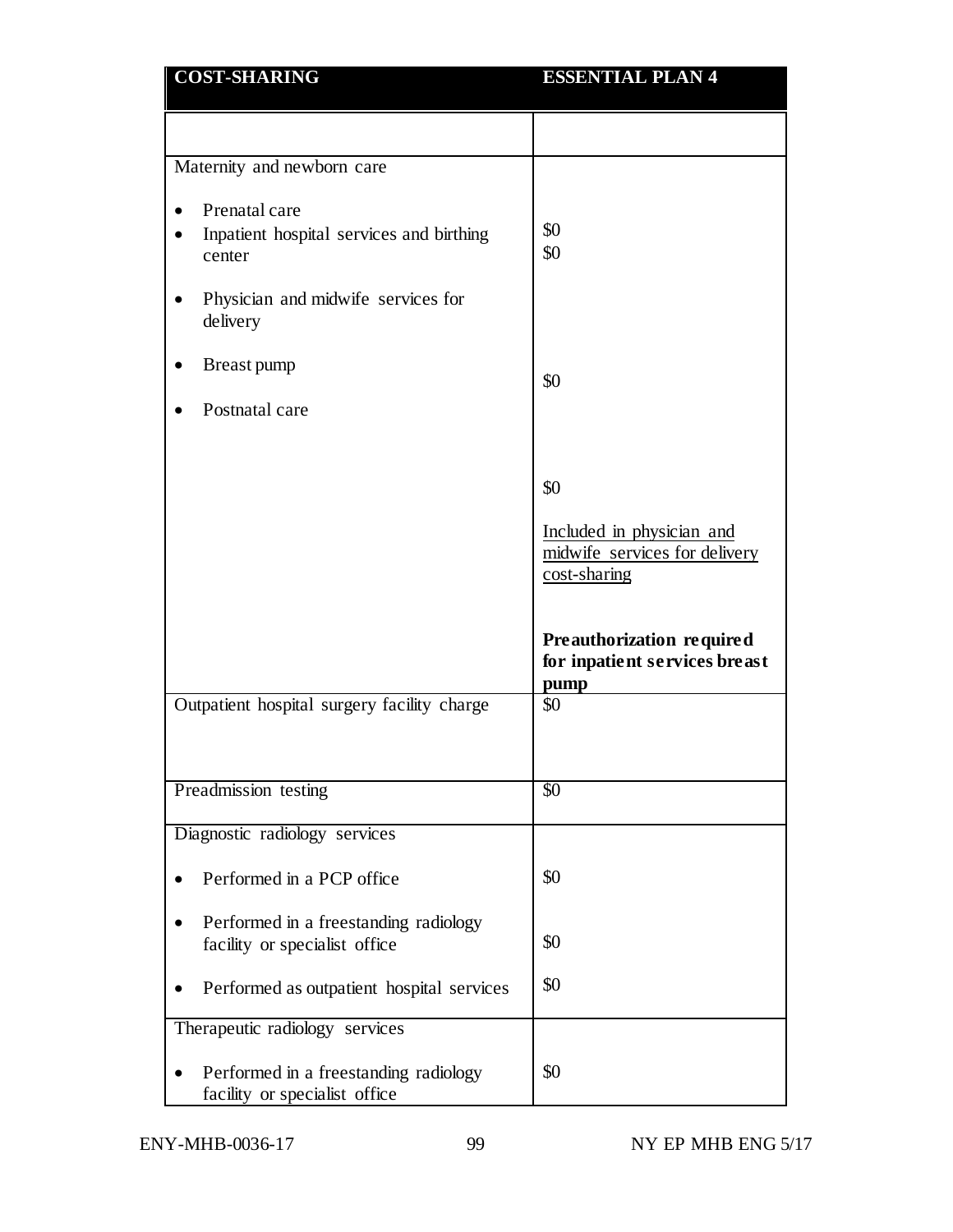| <b>COST-SHARING</b>                                                                                                                                                                                                    | <b>ESSENTIAL PLAN 4</b>                                                    |
|------------------------------------------------------------------------------------------------------------------------------------------------------------------------------------------------------------------------|----------------------------------------------------------------------------|
| Performed as outpatient hospital services                                                                                                                                                                              | \$0<br>Preauthorization required                                           |
| Rehabilitation services (physical therapy,<br>occupational therapy or speech therapy)                                                                                                                                  | \$0<br>20 visits per therapy per plan<br>year<br>Preauthorization required |
| Second opinions on the diagnosis of cancer,<br>surgery and other                                                                                                                                                       | \$0<br>Preauthorization required                                           |
| Surgical services<br>(including oral surgery; reconstructive breast<br>surgery; other reconstructive and corrective<br>surgery; transplants; and interruption of<br>pregnancy)<br>All transplants must be performed at |                                                                            |
| designated facilities<br>Inpatient hospital surgery                                                                                                                                                                    | \$0                                                                        |
| Outpatient hospital surgery                                                                                                                                                                                            | \$0                                                                        |
| Surgery performed at an ambulatory<br>surgical center                                                                                                                                                                  | \$0                                                                        |
| Office surgery                                                                                                                                                                                                         | \$0                                                                        |
|                                                                                                                                                                                                                        | Preauthorization required                                                  |
| Telemedicine program                                                                                                                                                                                                   | \$0                                                                        |
| ADDITIONAL SERVICES, EQUIPMENT<br>and DEVICES                                                                                                                                                                          |                                                                            |
| ABA treatment for autism spectrum disorder                                                                                                                                                                             | $\overline{50}$                                                            |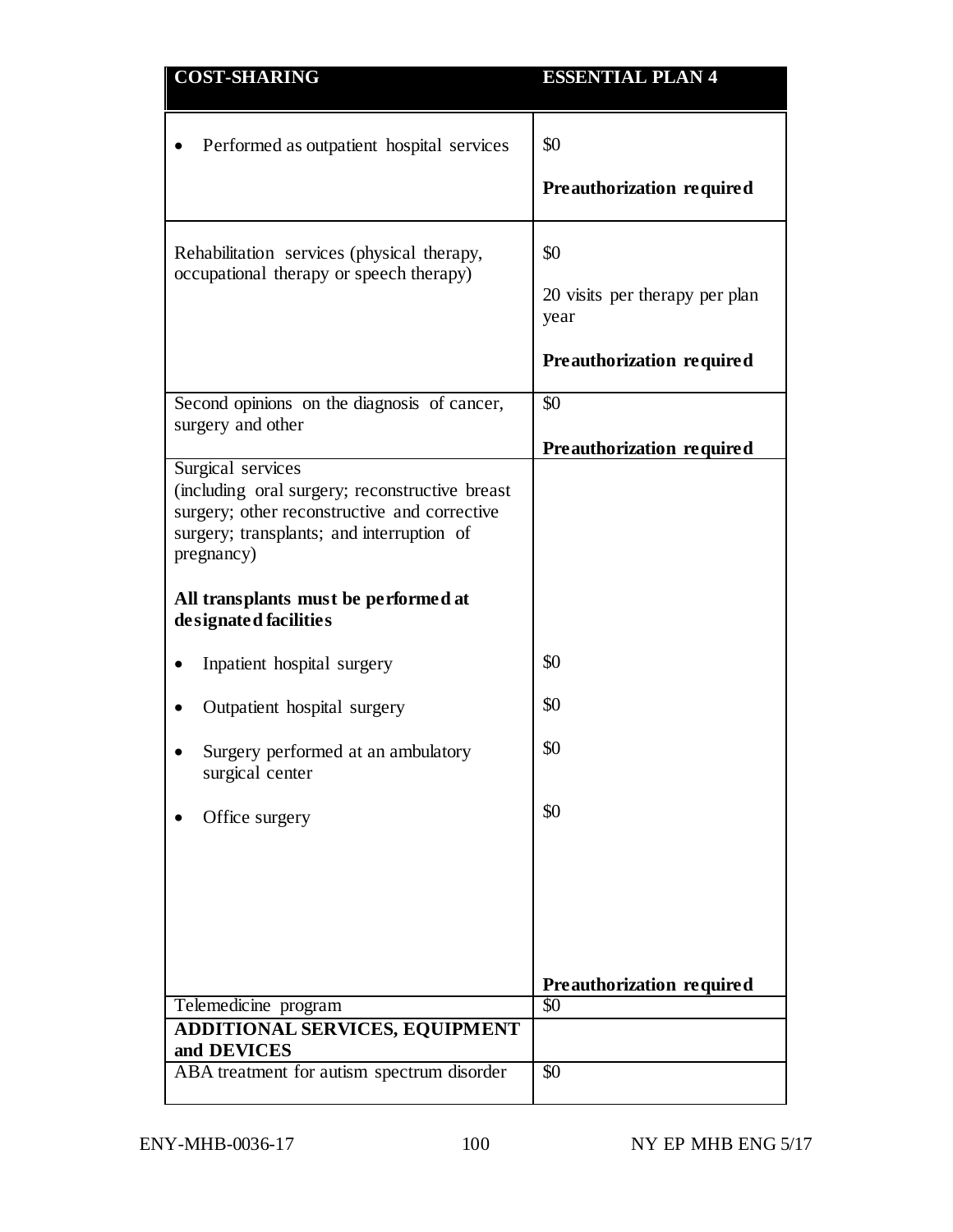| <b>COST-SHARING</b>                            | <b>ESSENTIAL PLAN 4</b>       |
|------------------------------------------------|-------------------------------|
|                                                | Preauthorization required     |
| Assistive communication devices for autism     | \$0                           |
| spectrum disorder                              |                               |
|                                                | Preauthorization required     |
| Diabetic equipment, supplies and self-         |                               |
| management education                           |                               |
| Diabetic equipment, supplies and insulin       | \$0                           |
| (30-day supply)                                |                               |
| Diabetic education                             | \$0                           |
|                                                |                               |
| Durable medical equipment and braces           | $\overline{50}$               |
|                                                |                               |
|                                                | Preauthorization required     |
| External hearing aids                          | \$0                           |
| (Single purchase one every three years)        |                               |
|                                                | Preauthorization required     |
| Cochlear implants                              | \$0                           |
|                                                |                               |
| (One per ear per time covered)                 |                               |
|                                                | Preauthorization required     |
| Hospice care                                   |                               |
| Inpatient                                      | \$0                           |
|                                                |                               |
| Outpatient                                     | \$0                           |
| 210 days per plan year                         |                               |
|                                                | Preauthorization required     |
| Five visits for family bereavement counseling  |                               |
| Medical supplies                               | \$0                           |
| Prosthetic devices                             |                               |
| External                                       | \$0                           |
|                                                |                               |
| One prosthetic device, per limb, per lifetime, |                               |
| and the cost of repair and replacement of the  |                               |
| prosthetic devices and its parts               |                               |
|                                                |                               |
| Internal                                       | Included as part of inpatient |
|                                                | hospital cost-sharing         |
|                                                |                               |
|                                                |                               |
|                                                |                               |
|                                                | Preauthorization required     |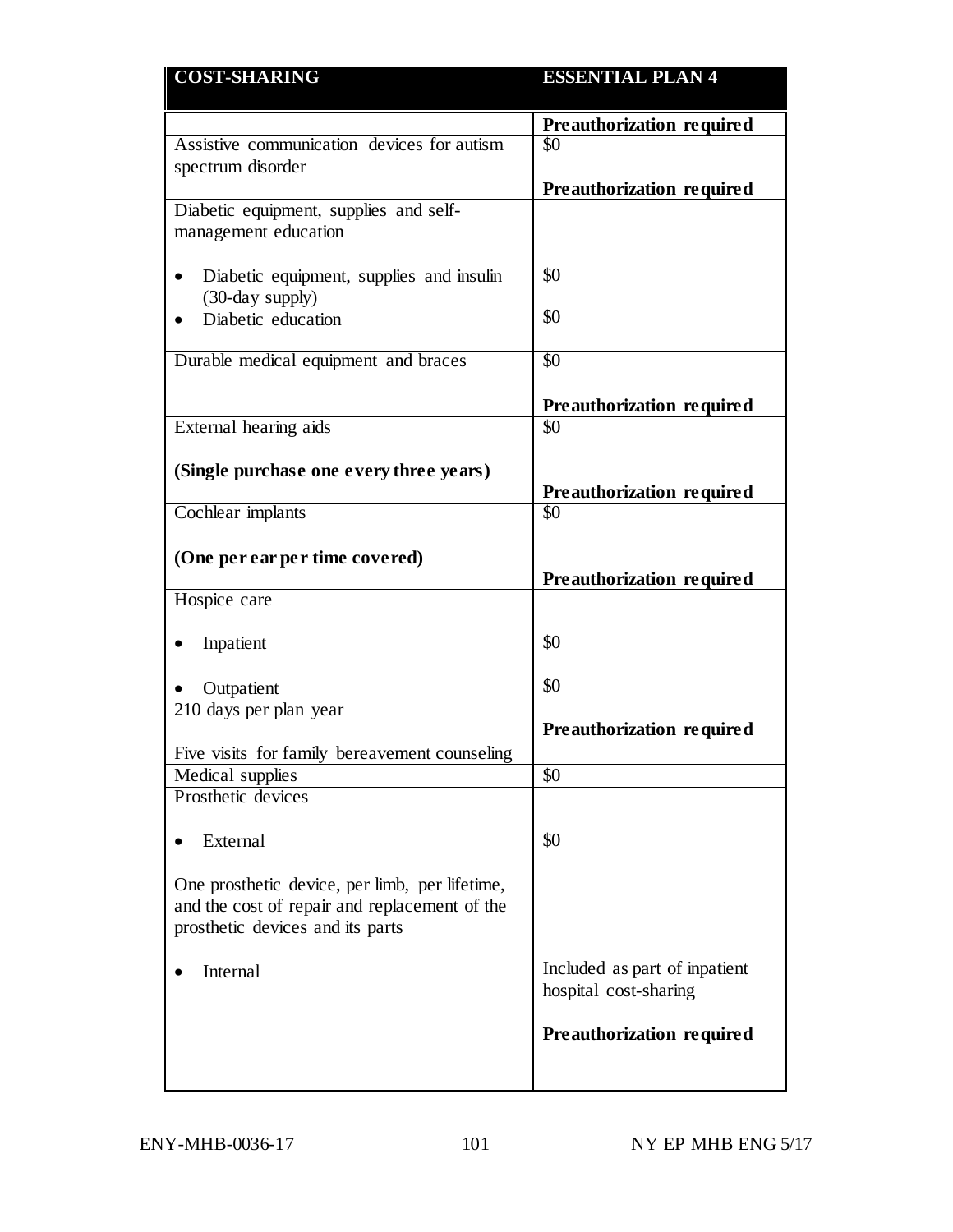| <b>COST-SHARING</b>                                                              | <b>ESSENTIAL PLAN 4</b>          |
|----------------------------------------------------------------------------------|----------------------------------|
| <b>INPATIENT SERVICES and FACILITIES</b>                                         |                                  |
| Inpatient hospital for a continuous                                              | \$0                              |
| confinement (including an inpatient stay for                                     | Preauthorization required.       |
| mastectomy care, cardiac and pulmonary                                           | However, preauthorization is     |
| rehabilitation, and end of life care)                                            | not required for emergency       |
|                                                                                  | admissions.                      |
|                                                                                  |                                  |
|                                                                                  |                                  |
|                                                                                  |                                  |
|                                                                                  |                                  |
|                                                                                  |                                  |
|                                                                                  |                                  |
|                                                                                  |                                  |
|                                                                                  |                                  |
| Observation stay                                                                 | $\overline{50}$                  |
| Copay waived if direct transfer from                                             |                                  |
| outpatient surgery setting to observation                                        |                                  |
|                                                                                  |                                  |
|                                                                                  |                                  |
| Skilled nursing Facility (including cardiac and                                  | $\overline{50}$                  |
| pulmonary rehabilitation)                                                        |                                  |
|                                                                                  |                                  |
| 200 days per plan year                                                           |                                  |
|                                                                                  |                                  |
| Copay waived for each admission if directly                                      |                                  |
| transferred from hospital inpatient setting to<br>skilled nursing facility       |                                  |
|                                                                                  |                                  |
|                                                                                  |                                  |
|                                                                                  | Preauthorization required        |
| Inpatient habilitation services                                                  | \$150                            |
| (physical, speech and occupational therapy)                                      |                                  |
|                                                                                  |                                  |
| 60 days per plan year combined therapies                                         |                                  |
|                                                                                  |                                  |
|                                                                                  |                                  |
|                                                                                  | Preauthorization required<br>\$0 |
| Inpatient rehabilitation services<br>(physical, speech and occupational therapy) |                                  |
|                                                                                  |                                  |
| 60 per plan year combined                                                        | Preauthorization required        |
|                                                                                  |                                  |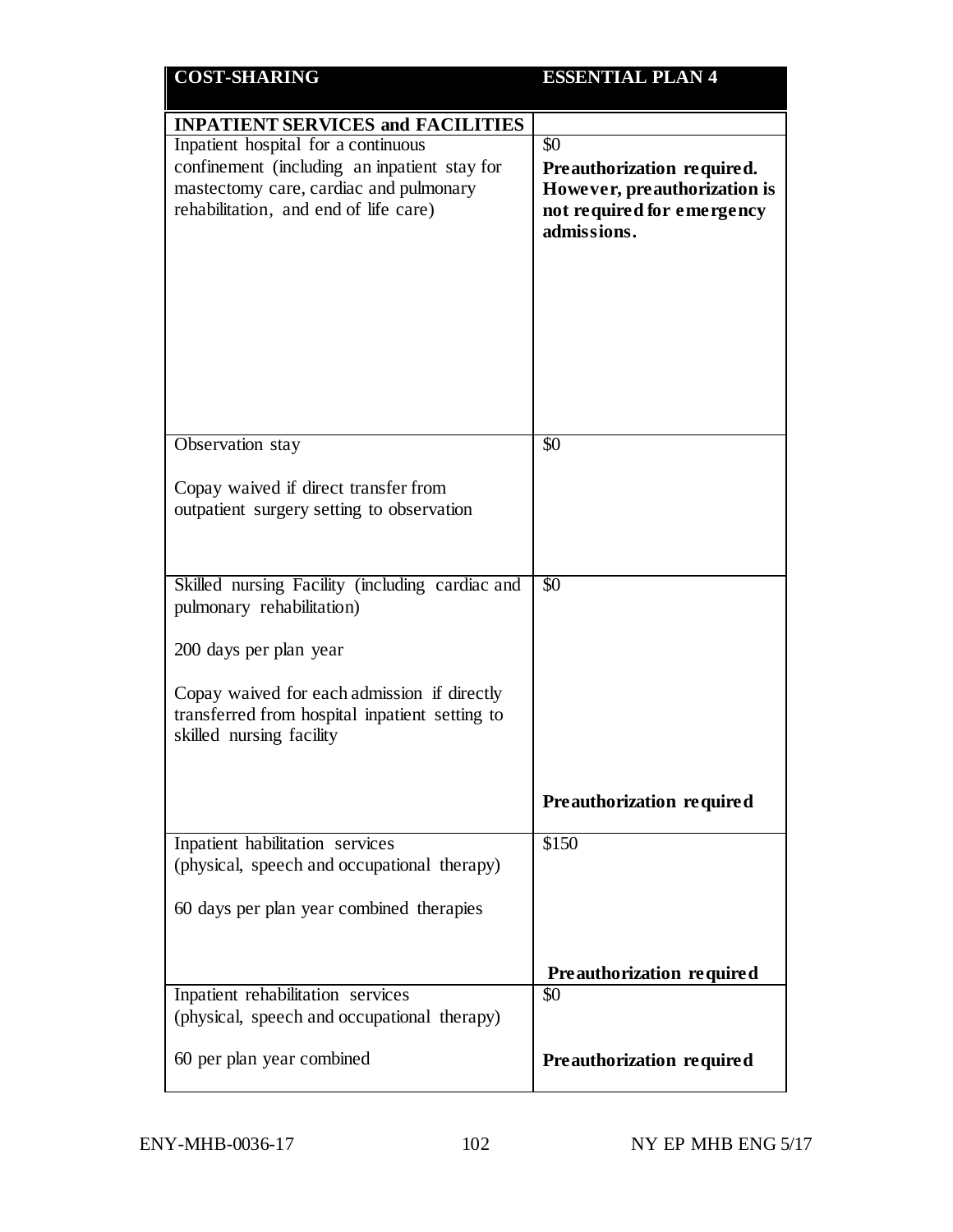| <b>COST-SHARING</b>                                                              | <b>ESSENTIAL PLAN 4</b>          |
|----------------------------------------------------------------------------------|----------------------------------|
| <b>MENTAL HEALTH and SUBSTANCE</b><br><b>USE DISORDER SERVICES</b>               |                                  |
| Inpatient mental health care (for a continuous                                   | \$0                              |
| confinement when in a hospital)                                                  |                                  |
|                                                                                  | Preauthorization required.       |
|                                                                                  | However, preauthorization is     |
|                                                                                  | not required for emergency       |
|                                                                                  | admissions.                      |
| Outpatient mental health care                                                    | \$0                              |
| (including partial hospitalization and intensive<br>outpatient program services) |                                  |
| Inpatient substance use services                                                 | Preauthorization required<br>\$0 |
| (for a continuous confinement when in a                                          | Preauthorization required.       |
| hospital)                                                                        | However, preauthorization is     |
|                                                                                  | not required for emergency       |
|                                                                                  | admissions or for                |
|                                                                                  | participating OASAS-             |
|                                                                                  | certified facilities.            |
| Outpatient substance use services                                                | \$0                              |
|                                                                                  | Preauthorization required        |
| PRESCRIPTION DRUGS                                                               |                                  |
| <b>Retail pharmacy</b>                                                           |                                  |
| 30-day supply                                                                    |                                  |
| Tier 1                                                                           | \$0                              |
| Tier 2                                                                           | \$0                              |
| Tier 3                                                                           | \$0                              |
| Up to a 90-day supply for maintenance drugs                                      |                                  |
| Tier 1                                                                           | See benefit for description      |
| Tier 2                                                                           |                                  |
| Tier 3                                                                           |                                  |
| Mail order pharmacy                                                              |                                  |
|                                                                                  |                                  |
| Up to a 90-day supply                                                            | See benefit for description      |
| Tier 1                                                                           |                                  |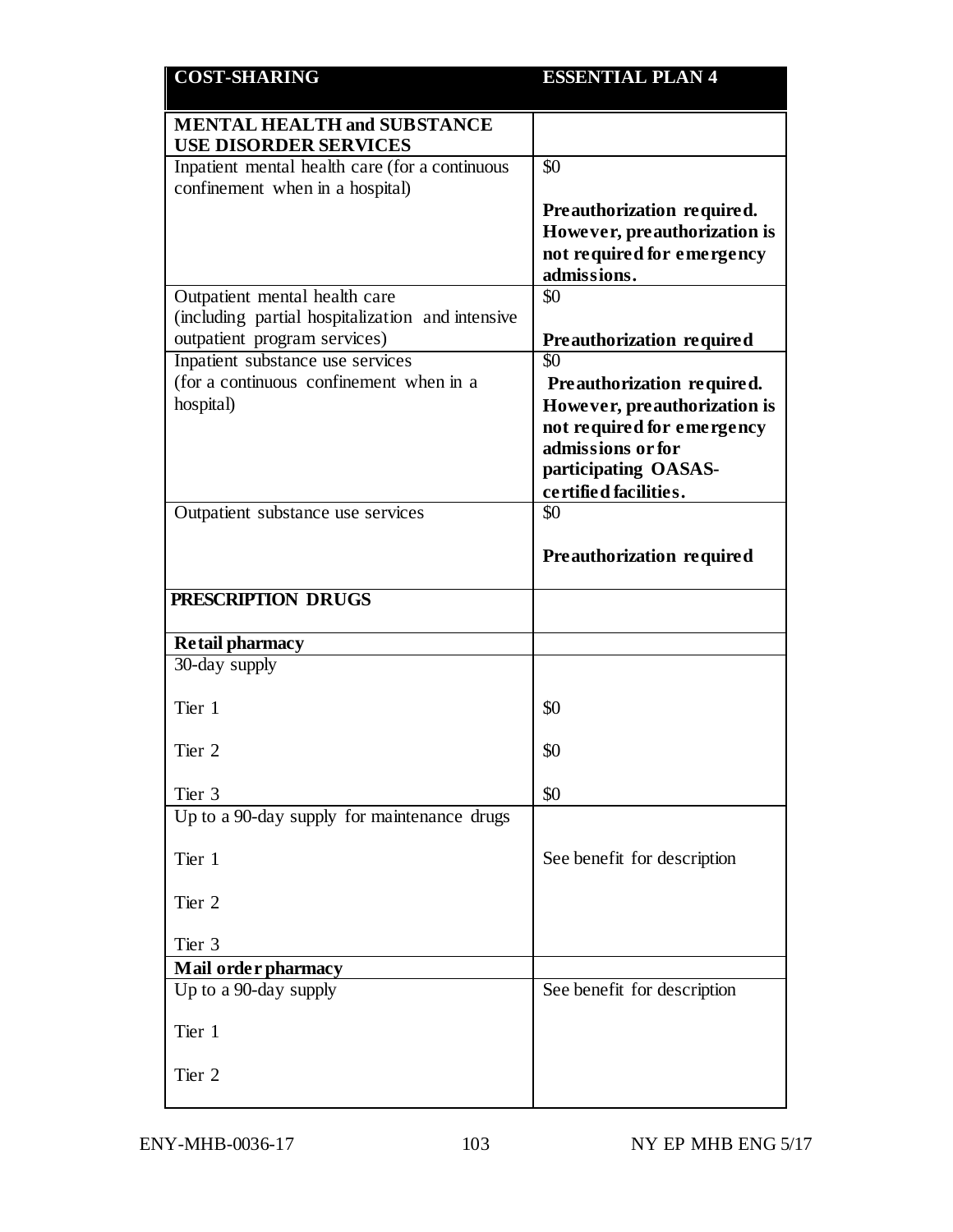| <b>COST-SHARING</b>                                                                                         | <b>ESSENTIAL PLAN 4</b>                  |
|-------------------------------------------------------------------------------------------------------------|------------------------------------------|
| Tier 3                                                                                                      |                                          |
| Enteral formulas                                                                                            | See benefit for description              |
| Tier 1                                                                                                      |                                          |
| Tier 2                                                                                                      |                                          |
| Tier 3                                                                                                      |                                          |
| <b>NONPRESCRIPTION DRUGS</b>                                                                                | \$0                                      |
| <b>WELLNESS BENEFITS</b>                                                                                    |                                          |
| Gym reimbursement                                                                                           | Up to \$200 per six-month<br>period      |
| <b>DENTAL and VISION CARE</b>                                                                               |                                          |
| <b>Dental care</b>                                                                                          |                                          |
| Preventive dental care                                                                                      | \$0                                      |
| Routine dental care                                                                                         | \$0                                      |
| Major dental (endodontics, periodontics<br>and prosthodontics<br>One dental exam and cleaning per six-month |                                          |
| period.                                                                                                     | \$0                                      |
| Full mouth X-rays or panoramic X-rays at 36-<br>month intervals and bitewing X-rays at six to               |                                          |
| 12-month intervals                                                                                          |                                          |
| Orthodontics and major dental require<br>preauthorization                                                   |                                          |
|                                                                                                             |                                          |
|                                                                                                             |                                          |
|                                                                                                             |                                          |
|                                                                                                             |                                          |
|                                                                                                             | Orthodontics and major<br>dental require |
|                                                                                                             | preauthorization                         |